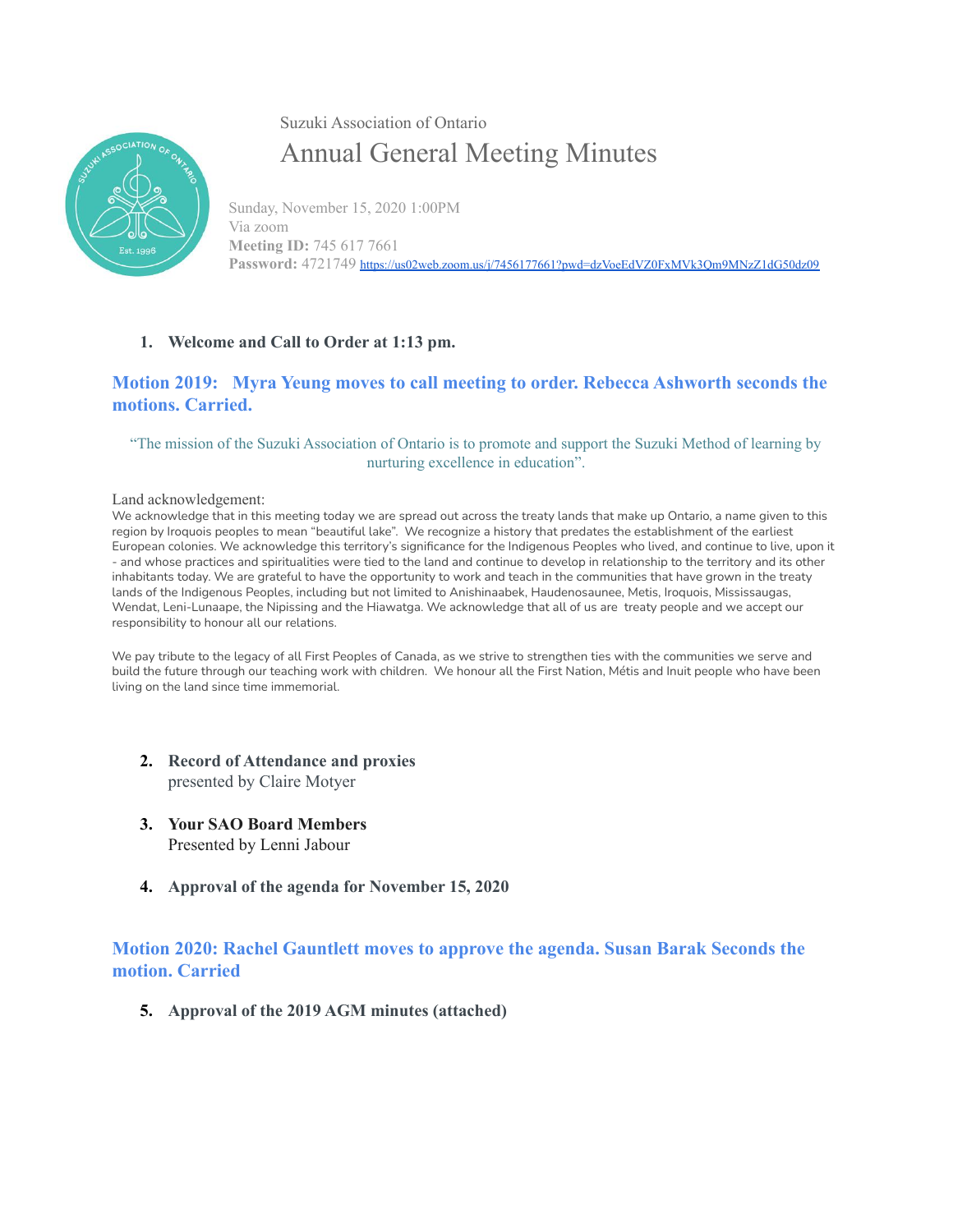# **Motion 2021: Anita Buttemer moves to approve the 2019 AGM minutes. Ellen Berry Seconds the motion. Carried.**

- **6. Reports:**
	- a) Report from the Chair, Lenni Jabour (as submitted to the record)
	- b) Report from Vice-Chair, Debbie Hammond (as submitted to the record)
	- c) Report from Treasurer, Kate Einarson
- **2020 conference**: Net revenue from the Guelph conference was \$5734; this was the first time the SAO Board had taken an active role in conference finances, so the accounts were less separated than previous years. No lump sum deposit given to the 2020 conference team due to the postponement.
- **2020 scholarships**: 3 teacher scholarships and 2 cross-studio bursaries awarded last fall, with 8 of our brand new "mini-scholarships" awarded this summer for online SAA training. Due to pandemic restrictions, no travel awards for Board meetings or conferences have been paid out in 2020.
- **SAO Banking:** Financial activity is now completely through Meridian, although COVID-19 has delayed the closing of our inactive BMO account. Two cashable, escalating-rate GICs were purchased in late 2019. All Meridian accounts are one-to-sign, which enables e-transfers and online banking. Online banking records will inform the drafting of our first operating budget in 2020-2021.
- **Financial snapshot:** position as of today is \$33 983.49, not including interest on the GICs that has accrued but not been paid. Meridian chequing and savings are \$13983.49, Meridian GICs have a face value of \$20 000, and the balance at BMO is \$0.

**Summary of 2017-2020**: During my term as treasurer I have worked with the Executive on transformational projects and professionalization initiatives that unfolded over multiple years. I hope these changes will ensure the long-term financial health of the SAO. To briefly summarize:

**New services**: moved to our own Quickbooks account via QB Online; transition from BMO (bank, two-to-sign) to Meridian (credit union, one-to-sign); new online banking and electronic statements; new GICs purchased; use of Eventbrite for registration and tracking; took ownership of our web domain and moved to SAO-owned GoDaddy web hosting account; launch of new Book 1 teacher development award; creation of mini-scholarships for online learning; first online event for members.

**New abilities:** accept Interac e-transfers, accept PayPal, online membership renewal, online receipts for payments; online scholarship application and tracking; Board members can attend digitally instead of travelling in person - this turned out to be essential during the pandemic; we are now holding our first digital AGM;

**New professionals:** registered SAO's trade name and obtained Master Business License; administrator now has an annual contract and review process, and invoices for services; new accountant, with guaranteed flat rate for three-year term; new web developer for site maintenance and security; new bookkeeper for as-needed support with records;

**New processes:** updated provincial Form 1; SAO transacts business from a mailing address not linked to any individual Board member; Board now partners with conference team on finances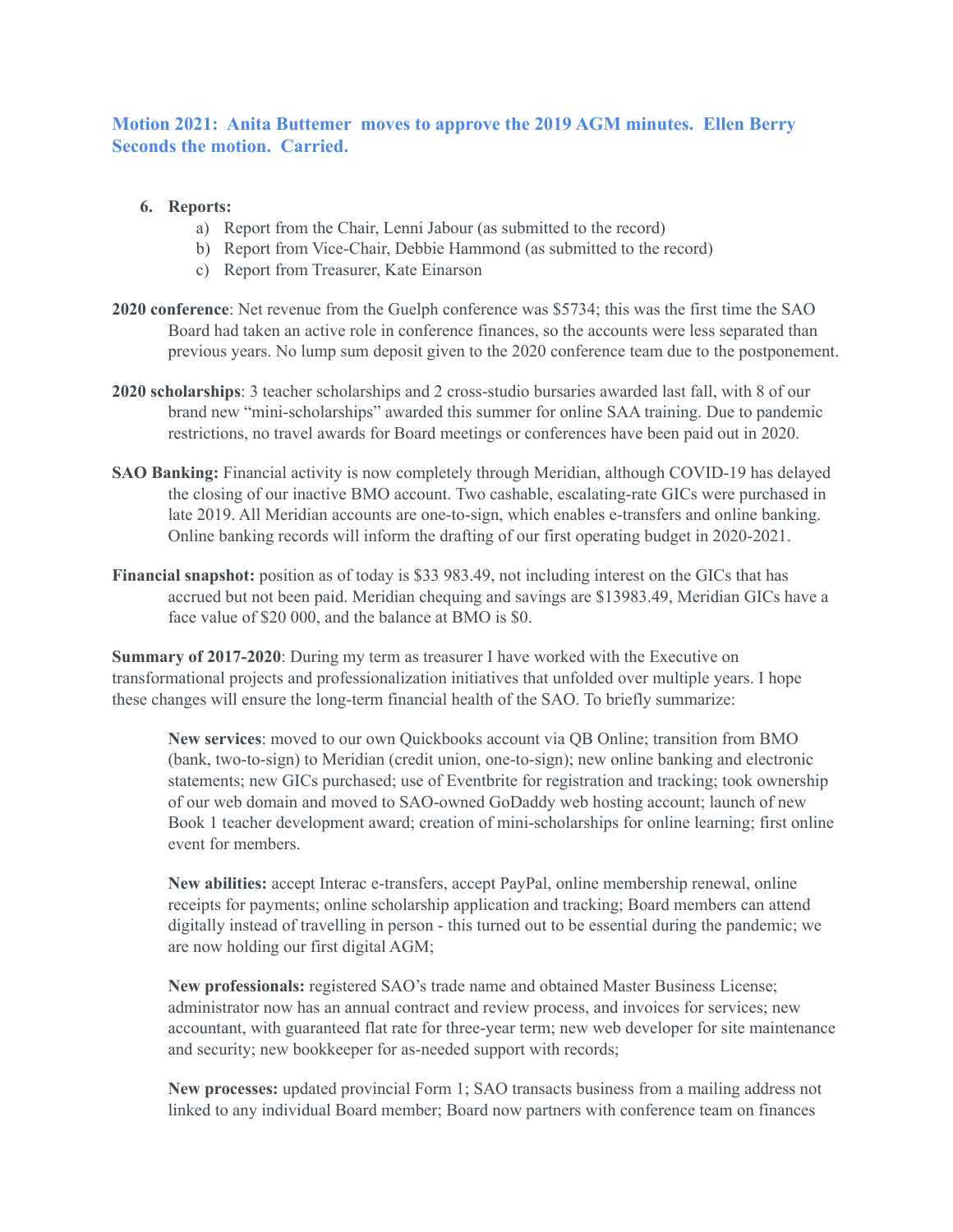and oversight; Board members have completed NFP governance training; Executive have instituted an annual review of Board terms and service limits; annual process to review and increase membership/registration fees and advertising rates sustainably; and finally, work has begun on initial operating budget to inform strategic planning

d) Report from Administrator, Claire Motyer

Claire took on the position of administrator on April 1, 2020 from Fanny Martin.

Membership renewals took place through our website. Membership update as of today:

- a. 97 total members including 87 active members. 42 Individual teachers, 6 schools with 44 group teachers, 1 new teacher, 4 subscribing members.
- b. Last fiscal year 124 members in total and 113 at the time of the last AGM.
- c. We expect that due to COVID-19 and some issues with the website during this year's renewal process, this might have caused the lower membership renewal numbers. The Board and I have been doing outreach to past members and have seen this number rising. I expect that we will fill the numbers with late renewals.

Claire collaborated with SAO Chair Lenni Jabour and Ever Hobbes on our website update.

Claire worked with SAO treasurer Kate Einarson and bookkeeper Janis Hobson to sort out the SAO books.

Claire supported SAO Vice Chair Debbie Hammond with COVID-19 information night event.

We have moved to using Eventbrite for RSVPs for our first online AGM.

e) Reports from Area Representatives (as submitted to the record)

#### **6. SAO Annual Conference**

update for 2020/2021 presented by Karen Kimmett

Due to Covid-19 our conference was postponed. Appreciated the quick response for the SAO executive. Lenni did need to consult with the SAA as we are a chapter affiliate to be able to postpone our conference. Conference committee will meet later this month about whether 2021's conference will be virtual or will be in person. This decision will be made by January 2021 and they will let the SAO board know.

Gail Lange will speak to us later in this meeting about the Canadian newsletter and a current Covid19 survey for teachers to know about what teacher needs exist in Canada during this difficult time.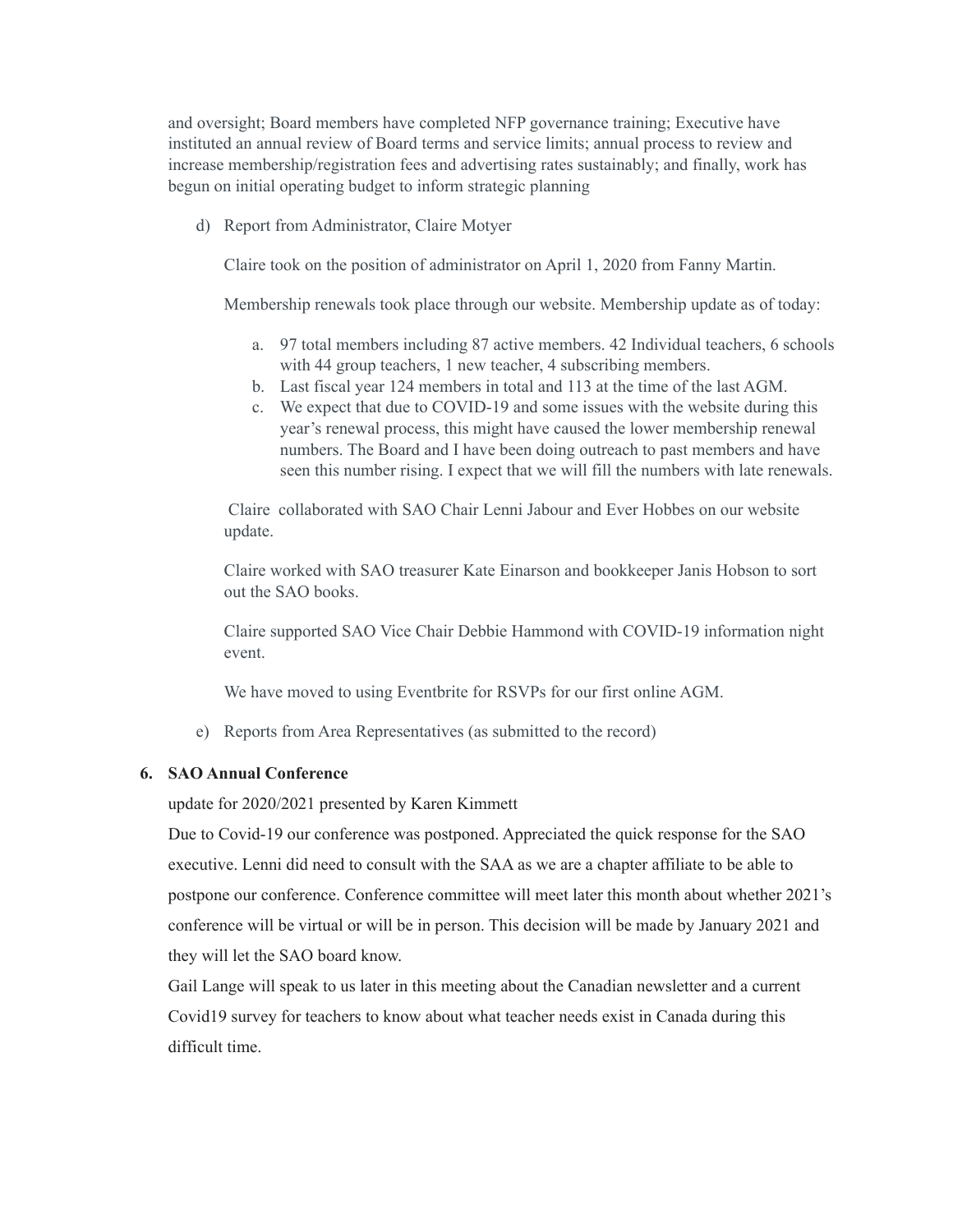**7. Overview of Financial Statements for fiscal period ending August 31, 2020** (attached) presented by Kate Einarson

**Motion 2022: Anita Buttemer motions to approve the financial statement as presented by Kate Einarson. Jeremy Viinalass Seconds. Carried.**

**8. Appointment of the accountant for 2020-2021** presented by Kate Einarson

**Motion 2023: Rebecca Ashworth motions to approve the appointment of Sam Marinucci as accountant for 2020-2021. Laura Nerenberg Seconds. Carried.**

#### **9. Report of the Nominating Committee**

(Carmen Evans, Lenni Jabour, Debbie Hammond, Myra Yeung) presented by Debbie Hammond Met on June 24, 2020. We realized in the spring we had a fair number of people coming to the end of their term and coming to the end of their term limit. We met some challenges in finding new members during Covid19. Nominating committee is pleased to secure volunteers to run for this years slated board.

Laura Nerenberg asks the maximum number of years in the term. Area representatives are a 3 year term with a 10-year maximum.

Open SAO Board positions:

- Vice-Chair
- 807 Area Representative
- 705 Area Representative

Please see our Board Role descriptions and fillable nomination form (attached)

- **10. Election of Directors to Board of Directors** (see table on page 2) **Motion 2024: Wendy Seravalle-Smith moves to approve the board slate as presented. Paule Barsalou seconds.**
- **11. Other Business**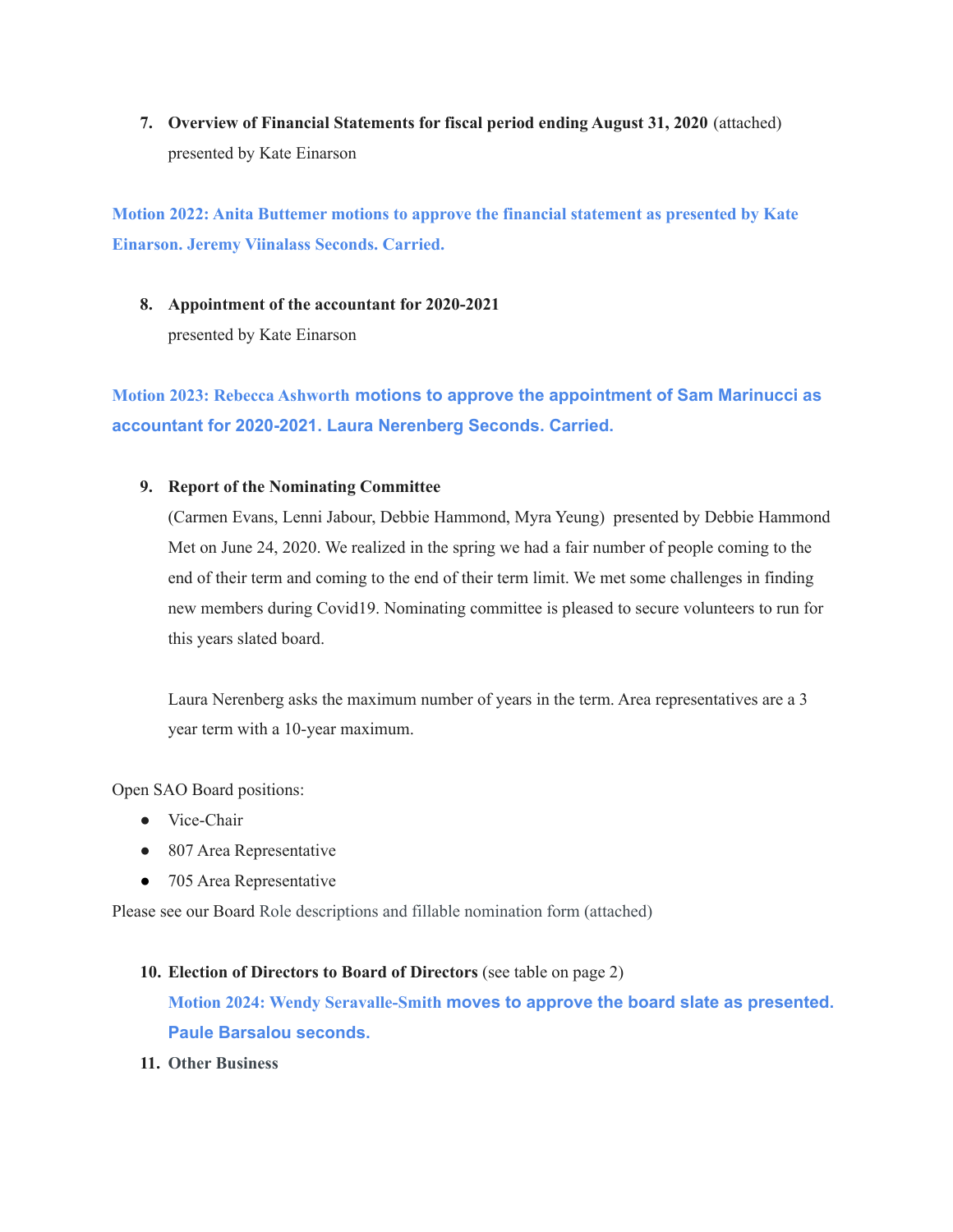A. Canadian newsletter announcement presented by Gail Lange

The Canadian e-newsletter was created through Canadians getting together at SAA conferences and arranging to have breakfast or coffee together. We decided to stay together through the year with e-newsletters. There is a committee of 5 people who originally had conference calls and now meet over Zoom. Every province has a representative on the newsletter. Margot Jewell is the Ontario representative to the newsletter. We also have a representative from the Yukon who was originally from Ontario, Katie Avery.

Rob Richardson enlisted new members from the committee to ensure we have representation from all provinces.

The newsletter is found at <http://www.canadiansuzukinewsletter.org/index.html>

If you have not been receiving invitations to Zoom invitations please email Gail Lange or Margot Jewell or suzukimusiccanada@gmail.com

The newsletter is published by the Suzuki Association of the Americas.

As part of the newsletter is a list of all the courses being offered by Canadian trainers. It also includes a place to request courses that you need. This assists with training opportunities throughout the year in addition to Institute offerings.

The Canadian newsletter is bilingual in both french and english to help represent our francophone Canadian Suzuki teachers.

B. Strategic Planning committee presented by Debbie Hammond

Thank you to the members of the executive team who have been working through a difficult situation to update and modernize everything about the SAO organization. We are now on firm ground financially and organizationally to move forward towards a new Strategic Plan.

We are looking for volunteers for this committee. Contact Claire at [suzukiontario@gmail.com](mailto:suzukiontario@gmail.com) to participate in this committee.

C. COVID-19's impact on teaching studios across Ontario

Lenni Jabour presented about our first ever SAO online event about guidelines for safe studio operation. The SAO hopes to hold more mini online events like this in the future. Meagan Smith shared with us an English screening questionnaire. http://www.ottawapublichealth.ca/en/public-health-topics/resources/Documents/COVID-19\_Employee\_Screening\_Questionnaire\_EN.pdf

D. SAO's Statement on Racial Injustice and [Exclusion](https://suzukiontario.org/wp-content/uploads/2020/10/Response-to-Racial-Injustice-The-SAOs-Action-Plan.pdf) and [anti-racism](https://docs.google.com/document/d/1_hPDWTtjfXW8nwU89Rng2ZM7VCgcG4UXxGrAIMok4yo/edit) resource list

In early June, the members of the SAO executive felt compelled to share a response to racial injustice, and systemic barriers within the Suzuki music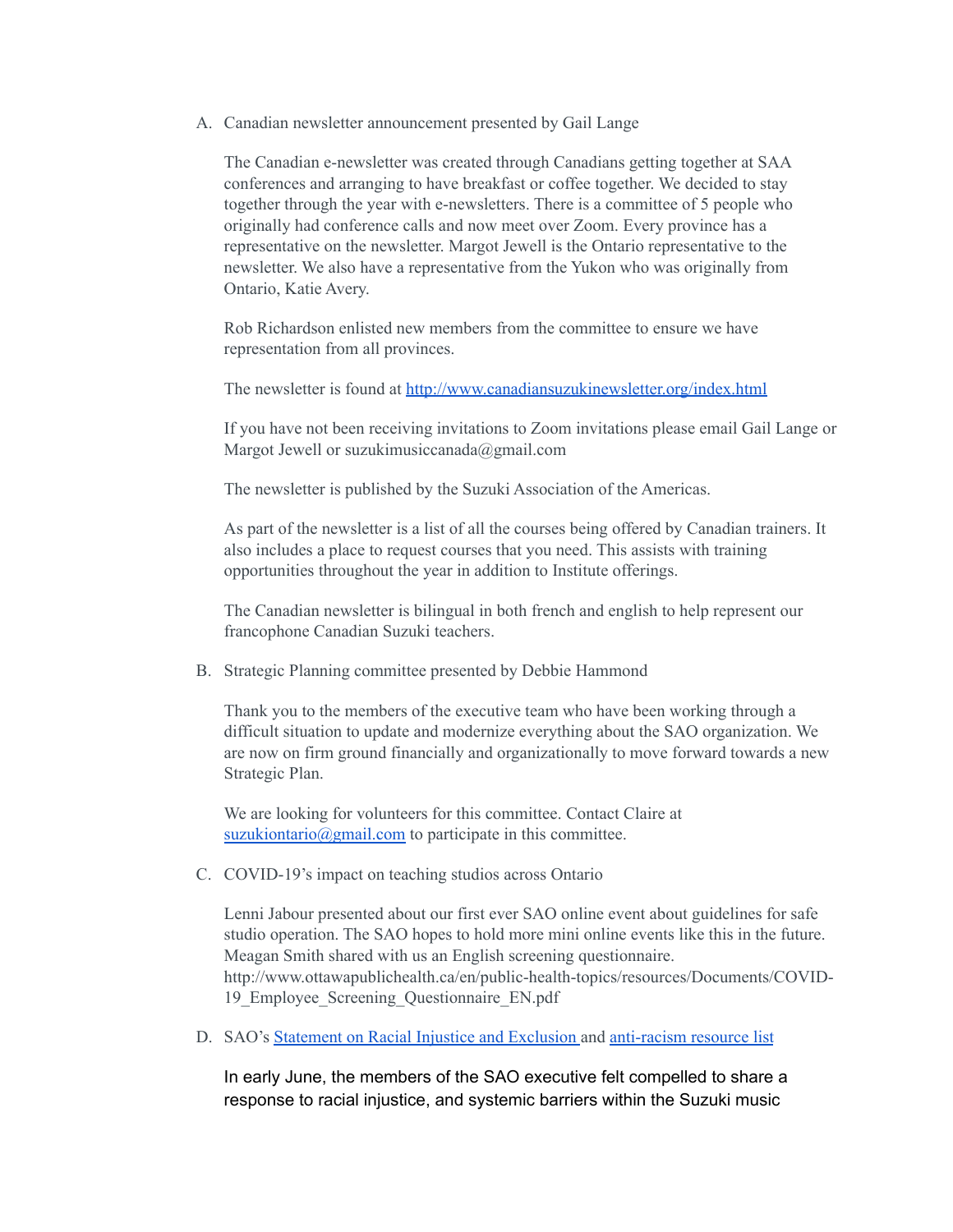community. We had help assembling a list of resources that we have shared with our membership. The list of resources can be found in our website, and is considered to be a living list. You can see our statement in the AGM package. I know that we all share the belief that every child can, as well as a shared commitment to life-long learning.

A next step that the SAO Executive has planned, is a session for the 2020-2021 SAO Board with Marva Wisdom. This session will be held In advance of the Strategic planning that we plan to begin again this upcoming year.

Marva Wisdom's session is titled 'the inclusionary mindset: what is it and how does it relate to awareness and understanding of systemic racism.

The outcomes of this session will be: 1. Increased understanding and awareness of systemic racism - what is the fuss about?

2. Surfaces promising practices in inclusion and belonging with [Marva's] colleagues and clients

3. Participant's reflections - what is my privilege and what does activating it look like for me?

A Senior Fellow at the Munk School of Global Affairs and Public Policy, Marva Wisdom is a leading voice on empowering social change and has been advocating for social justice and inclusivity for decades. Her service delivery includes keynote speeches, engagement facilitation and design, and research. Marva has been a driving force as Director of Outreach and Engagement behind the well received *Black Experience Project* (GTA) - a seven-year research study. She is the director of the *ArtsEverywhere Festival*, co-presented by Eramosa Institute and Musagetes Foundation in partnership with the U of G. And she is the external Lead Advisor for the City of Guelph's long-term Community Plan that is committed to setting a standard for the elimination of systemic racism.

Among Marva's more than 30 years of volunteer leadership is her role as past founding president of Guelph Black Heritage Society, Chair of United Way Campaign, Rotary Guelph and Chair of the YMCA-YWCA Board This session continues our commitment to Board training and we feel this will benefit our community at large as our Board members can take what they learn into their own communities. A session like this is a first step, but I think it will be incredibly valuable to our organisation. If we know we have a common understanding of inclusivity, I believe that strategic planning will be much more successful–Inclusion won't be an added thing we tack on, but will permeate our planning throughout.

- E. Thank you to outgoing Board members Jodie Campeau, Kate Einarson, Carmen Evans presented by Lenni Jabour
- F. Thank you to the Board of Directors for their renewed commitment presented by Lenni Jabour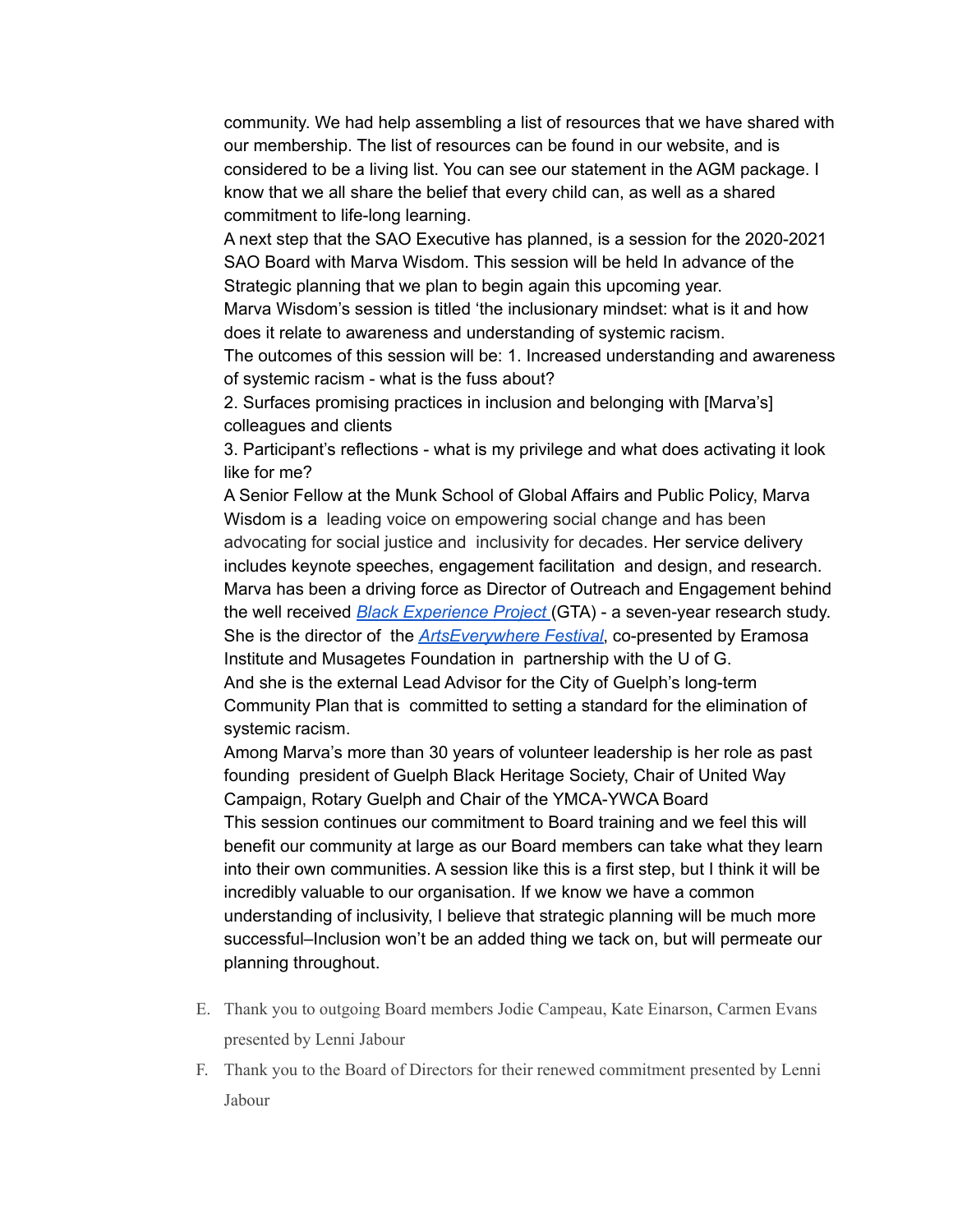### **Comments and Announcements**

Question for Gail Lange: Is the Suzuki Canada Facebook page a good place to connect with Suzuki teachers in Canada? Gail responded that she is unsure if it is being used as she is not often on facebook. Directed back to Laura Nerenberg who had the comment. Gail is going to look further into this and asks we will all go look at the newsletter website. Newsletter will be out in the middle of January.

Paule Barsalou commented that there is also a Canada Page on the SAA website. http://suzukiassociation.org/canada/

# **12. Adjournment**

**Motion 2025: Laura Nerenberg motions to Adjourn meeting at 2:20 pm. Kelly Williamson Seconds.**

| <b>Directors</b>                | <b>Name</b>               | 2020-2021                                  | <b>Voting member</b> |
|---------------------------------|---------------------------|--------------------------------------------|----------------------|
| Past-Chair                      | Lenni Jabour              | one-year term, 2020                        | yes                  |
| Chair                           | Debbie Hammond            | term starting 2020                         | yes                  |
| Vice-Chair                      |                           |                                            |                      |
| Secretary                       | Liz Biswas                | current term                               | yes                  |
| Treasurer                       | Geneviève<br>Schirm-Joyce | nominated                                  | yes                  |
| Member-at-Large                 | Janice Mah                | nominated, currently<br>serving as interim | yes                  |
| Member-at-Large                 | Kiete Gularte             | nominated                                  | yes                  |
| New-Teacher-Member-at-Large     | Myra Yeung                | current term                               | yes                  |
| <b>Administrative Assistant</b> | Claire Motyer             | ---                                        | n/a                  |
| <b>Area Representatives</b>     |                           |                                            |                      |
| 416 Area                        | Maya Chilton              | nominated, currently<br>serving as interim | yes                  |
| 519 Area                        | Andrea Cook               | current term                               | yes                  |

# **SAO Board of Directors for 2020-2021**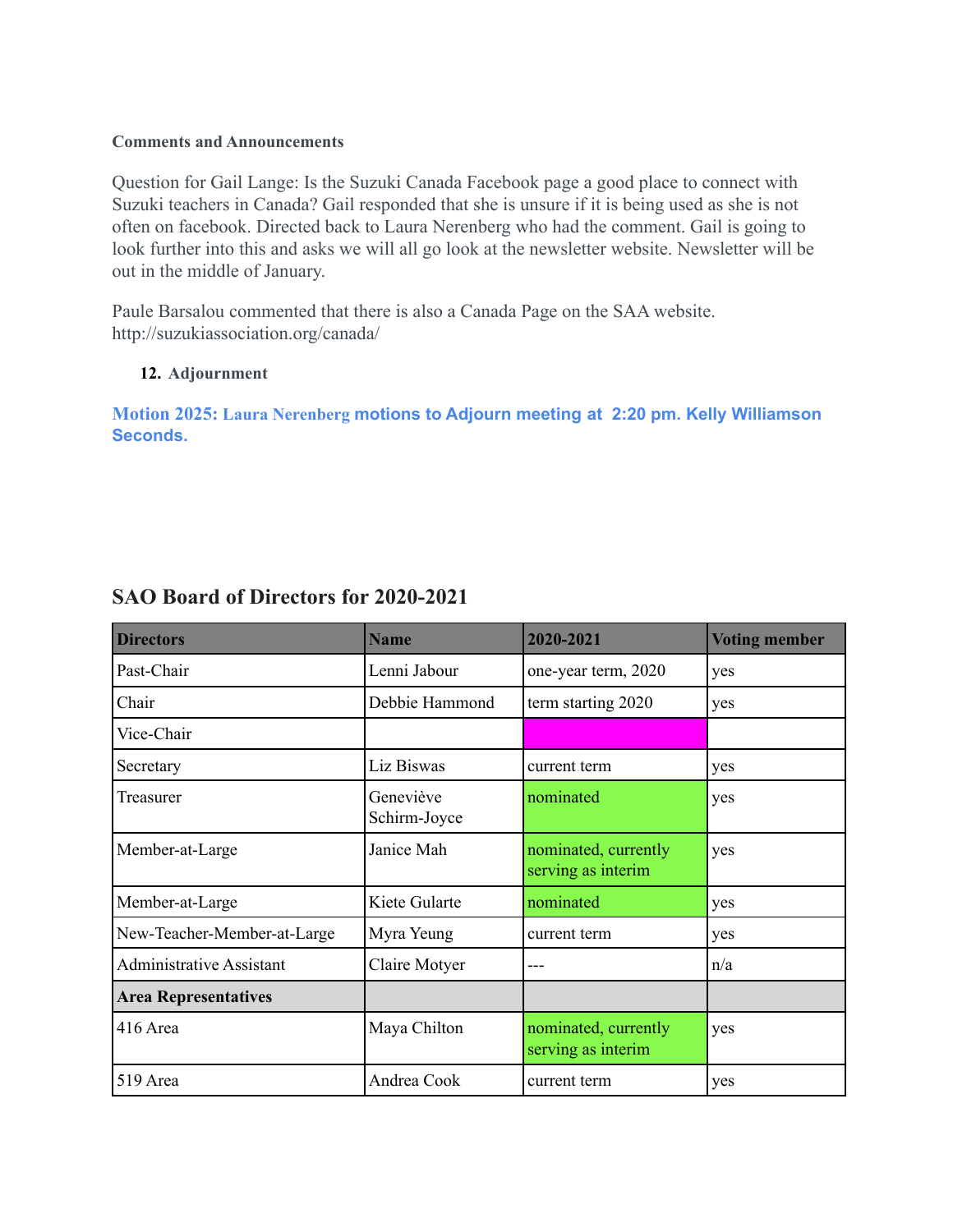| 613 East Area     | Laura Nerenberg  | current term                               | yes |
|-------------------|------------------|--------------------------------------------|-----|
| 519 West Area     | Rebecca Ashworth | nominated, currently<br>serving as interim | yes |
| 705 and 807 Areas |                  |                                            |     |
| 905 Area South    | Mary Burke       | current term                               | yes |
| 905 Area North    | Susan Beth Barak | current term                               | yes |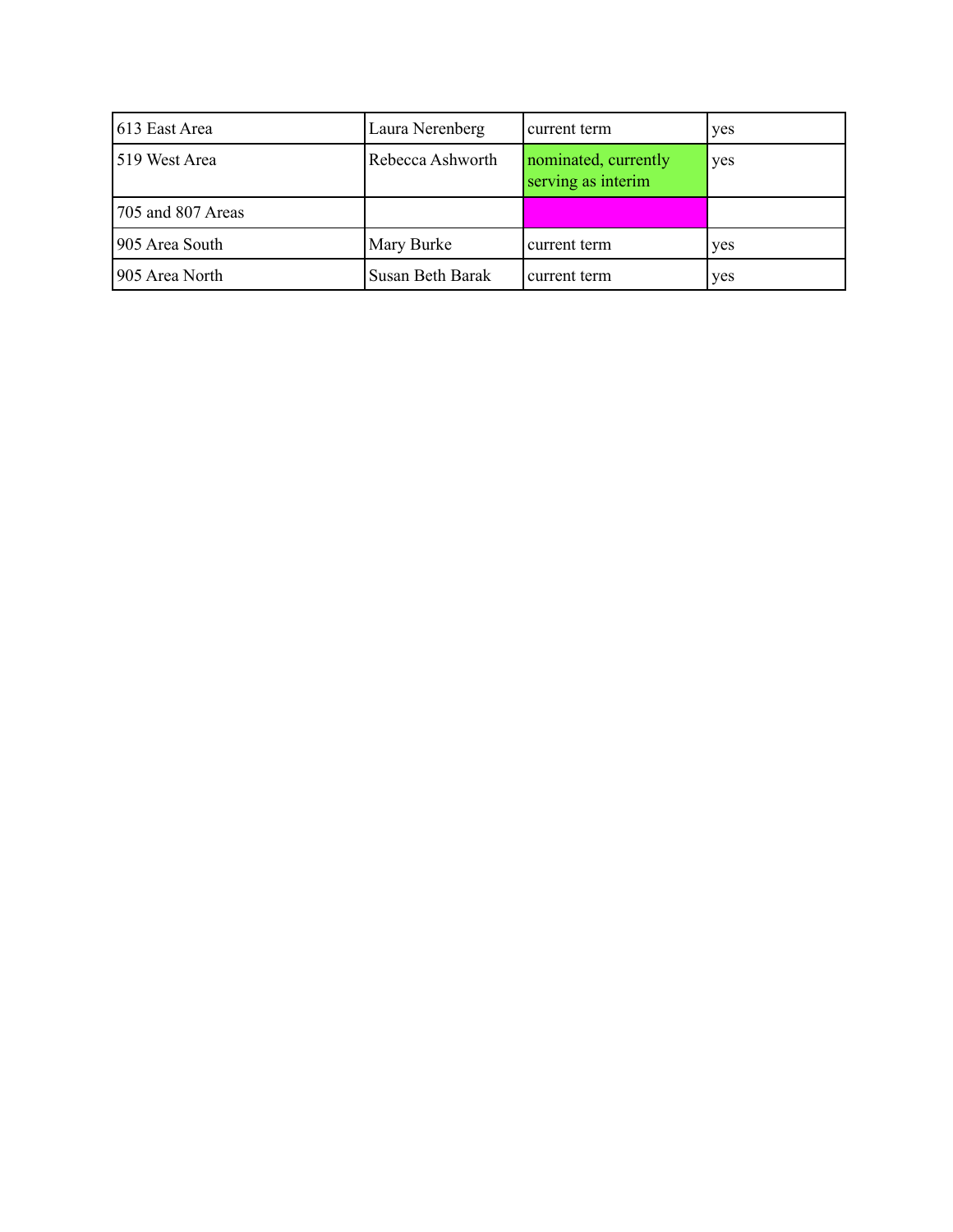## **Annual Chair Report - Lenni Jabour**

Much has happened since our last AGM in November 2019. The pandemic's devastating effect has also provided a new lens with which to see growth, change and hope. Over the course of the year, it was my goal as Chair to remain focused and positive while engaging with the greater Suzuki community and colleagues here at home. The SAO has undergone many excellent developments over this year, and I am pleased to report them below.

#### **NEW HIRE**

Our former Administrator Fanny resigned in January 2020, and I worked closely with Carmen Evans as the SAO's hiring committee. Together, Carmen and I reviewed twenty-six applications, interviewed six candidates for our Administrator role, and were ultimately delighted to offer the role to current Administrator Claire Motyer to begin April 1. Working closely with Claire over the rest of Spring to successfully onboard included creating a highly detailed SAO Administrator's guide that outlines all tasks, passwords, contact info, dates and deadlines. This document lives on the SAO's Google drive and may be edited and refined over time by subsequent Executive teams.

#### **MEETINGS**

I led monthly "check-in" meetings with the Executive, during which we strategized and collaborated on our continued efforts in making the SAO a forward-thinking organization that supports members, contributes to the greater Suzuki community with leadership, and remains focused on Dr. Suzuki's vision. Our two FBMs and EBMs were positive, action-oriented and well-attended with all four meetings reaching quorum.

## **ORGANIZATIONAL STEWARDSHIP**

Along with the Administrator's guide mentioned above, I created several new organizational documents for the SAO over this year:

- A Board member agreement for all new SAO Board members
- A document that clearly outlines SAO [Board](https://drive.google.com/drive/folders/1IqSVKUrT1EJeHuosR3Iwxx4II1qwFv3D?ths=true) Roles
- A Board Member [nomination](https://drive.google.com/drive/folders/1IqSVKUrT1EJeHuosR3Iwxx4II1qwFv3D?usp=sharing) form that may be submitted for consideration by any member interested in joining the SAO Board
- A Project [Proposal](https://drive.google.com/drive/folders/1puc-UIlRslKlgFn9PbQDzZxn6IrV9BQ9?usp=sharing) form for any SAO member who has a task, learning opportunity or event idea for which they wish Executive support

I created these forms as part of a larger organizing process for the SAO, in which members may submit their intentions and ideas efficiently and with effective follow-up - the purpose being a more collaborative relationship with membership and Executive. Efforts on SAO board-building was a special focus over the earlier part of this year.

In the wake of COVID-19, I communicated with members to share resources for online teaching, to advise of new training opportunities [\(SOS\)](https://suzukiassociation.org/news/sos-suzuki-on-line-seminars/) and revised SAO scholarships, offering 12 x \$50 scholarships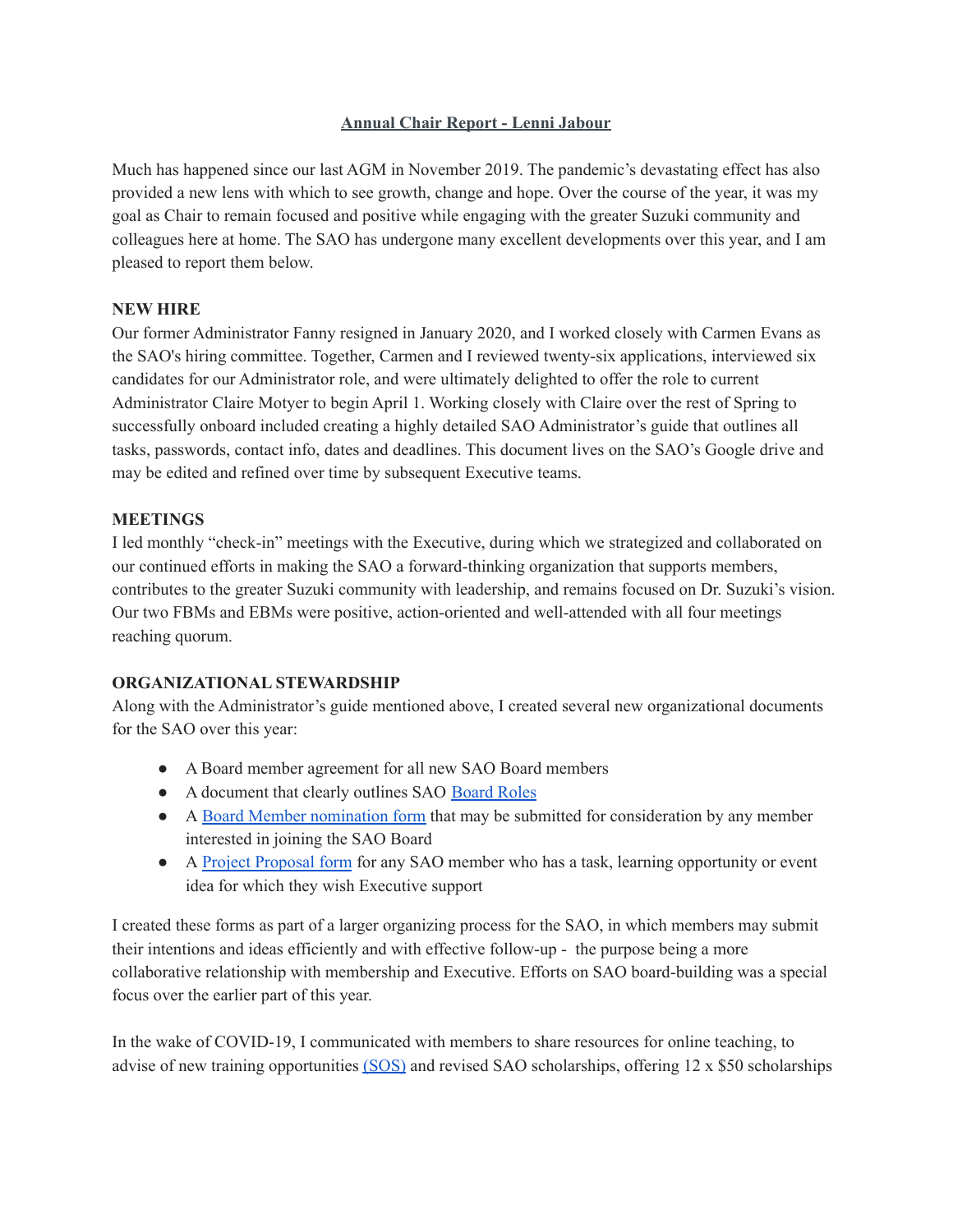to offset costs and increase accessibility for more members to take SOS training units. I liased with the SAO conference committee to provide member updates on cancellation due to COVID-19.

# **SAO WEBSITE**

I collaborated with Claire on the SAO's new [website](https://suzukiontario.org/). Elements of its useability are currently being ironed out and tweaked, but the updated platform offers significantly increased security and accessibility. Our bolstered teacher database is a result of my efforts to ensure members submit a photo and bio for our website upon renewal or registration, thereby providing more information for interested Suzuki families across Ontario.

## **ANTI-RACISM + DEI**

On June 7 and June 9 I attended the SAA Town Halls on Anti-Racism, and have remained engaged and informed on developments with the SAA's organizational plan for DEI and anti-racism. The [SAO's](https://suzukiontario.org/wp-content/uploads/2020/10/Response-to-Racial-Injustice-The-SAOs-Action-Plan.pdf) Racial [Injustice](https://suzukiontario.org/wp-content/uploads/2020/10/Response-to-Racial-Injustice-The-SAOs-Action-Plan.pdf) Action Plan on the SAO website was created by the SAO Executive in June, shared on our media platforms. I led the compilation of an [anti-racism](https://docs.google.com/document/d/1_hPDWTtjfXW8nwU89Rng2ZM7VCgcG4UXxGrAIMok4yo/edit) resource list and shared some of my personal anti-racism efforts with members in the SAO summer newsletter. Ongoing work for the SAO in DEI and anti-racism will take place with Board training workshops, upcoming learning events for SAO members, and the focus on DEI and anti-racism in our new strategic plan.

Over summer and Fall, I had several conversations with professional BIPOC educators to investigate potential anti-racism and DEI learning opportunities for the SAO membership and board, and am proposing a learning event to take place in February 2021. I am meeting later this month with an Ontario Arts Council officer to explore possibilities of a granting opportunity for the SAO that would allow special scholarships and support for teachers in the northernmost part of the province.

# **SUMMARY**

As I complete the requisite Chapter Affiliate Annual Report to submit to the SAA after this AGM, it is clear that this year has been about prioritizing community and support. I am very thankful for the opportunity to have led the SAO over this year.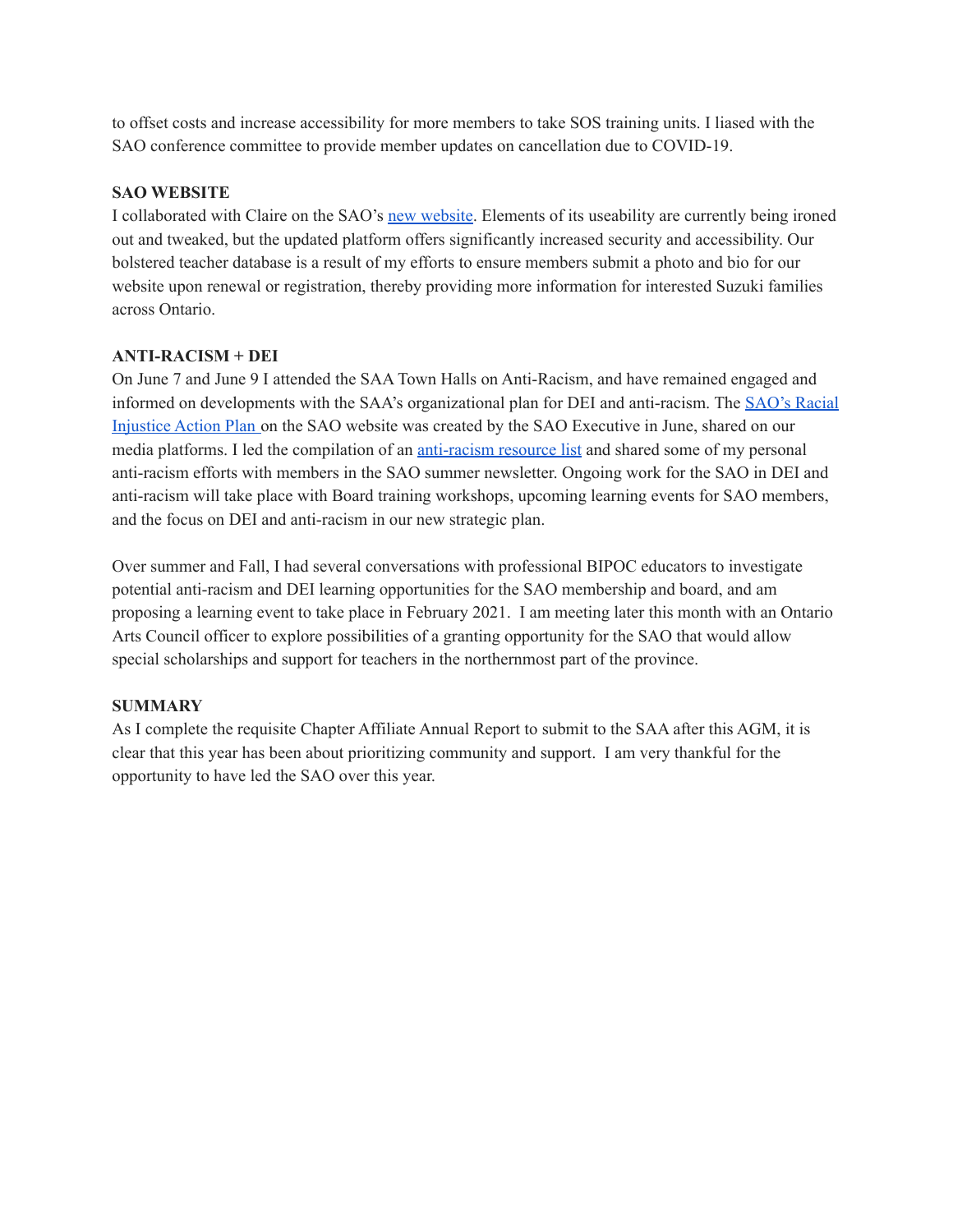#### **Annual Vice-Chair Report - Debbie Hammond**

This has been a productive year in developing resources for members. The SAO archival project has been in progress for some time. Last November, Wendy Seravalle-Smith passed on 3 boxes of materials containing various documents and VHS tapes of archival material. Upon reflection and careful consideration, the Executive team has decided that we will continue to digitize the newsletters to create as complete a record for the SAO as possible. From the collection of VHS tapes, bids were solicited to determine the cost of digitizing the entire collection, however, the cost was prohibitive. After reviewing the contents of the VHS library, 5 tapes were selected to be digitized. The tapes contained lecture presentations by foundational Suzuki teachers, and represent what the Executive believes will hold the most value for members. These tapes are currently being transferred by Rex at Ottawa Video Transfer. This project should be completed by November 7.

On the advice of our accountant, Sam, the SAO is changing how we do certain aspects of the annual conference. The executive determined that the Vice Chair would begin serving as the liaison between the Executive team and the Conference team. In support of this task, I have started to create a package of basic forms for use by the conference team. These include task lists, approximate deadline dates, clinician contracts and a sample budget. These items are currently in progress, and will hopefully be complete for use in the planning of the 2021 conference. I would like to thank Carmen and Liz for sharing their wealth of knowledge from their experiences on the Conference planning teams in Guelph and Waterloo.

In light of the current COVID circumstances, the SAO held their first online event for teachers in the end of August. We invited Meghan Smith, RN to discuss current health recommendations and best practices for studio safety. It was a very informative evening attended by more than 30 teachers. We are hopeful that this event was the beginning of something new the SAO can present to support our teaching community.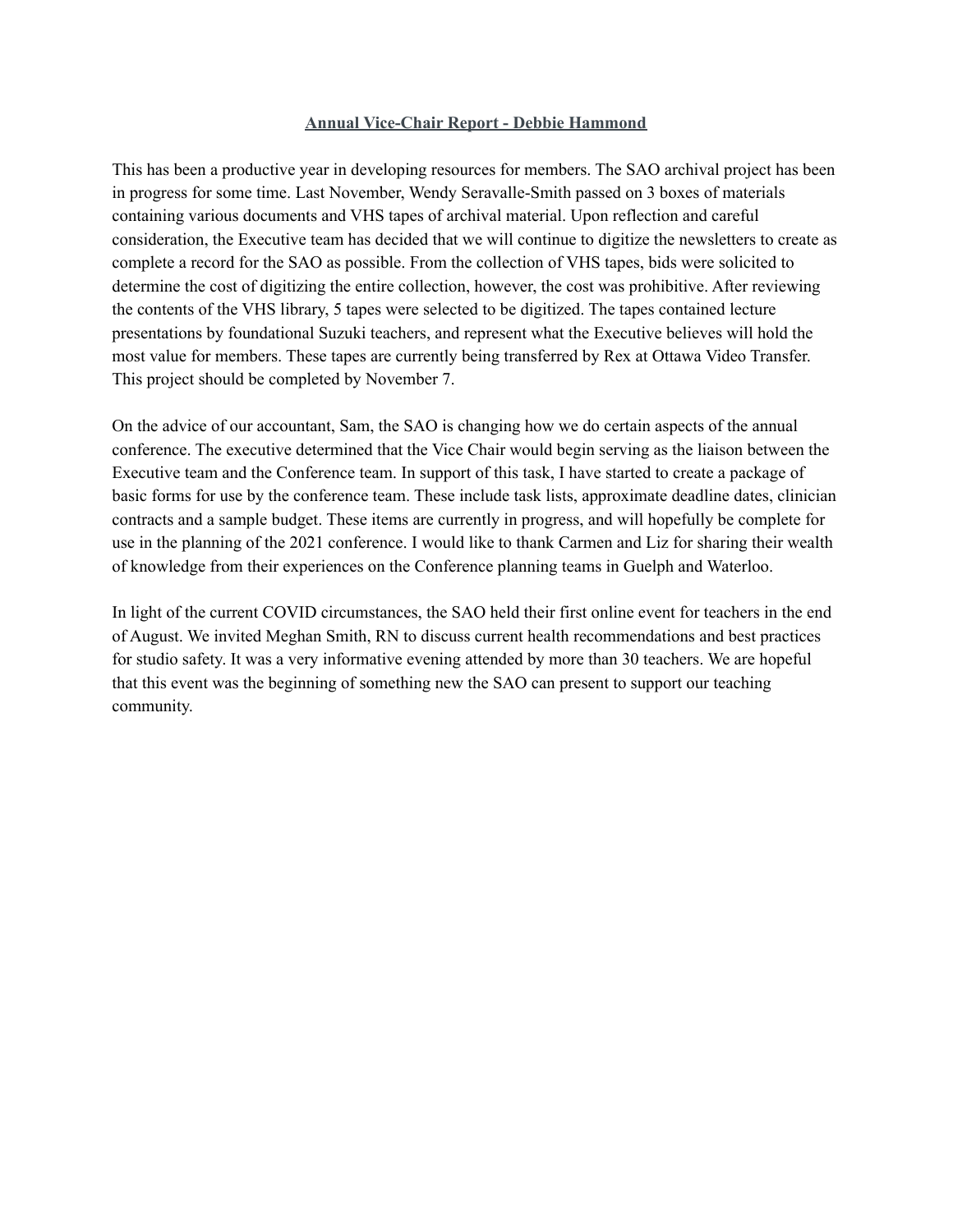#### **Annual Area Reports**

#### **519 East Report - Andrea Cook**

So much has happened since our last conference, a year ago, that it seems like much more than a year must have gone by.

Despite the difficulties faced navigating the pandemic, Suzuki teachers all over have continued to find new ways to inspire families and keep the music going. Many of us have participated in new online training courses, and made connections with teachers in other areas who we might never have met otherwise.

Suzuki Talent Education of Waterloo has fantastic news to share. STEW is excited to announce that after a lot of hard work and many hours they have officially received Charitable Status. A huge congratulations to all the faculty at STEW!

With all the new connections that are being made online, new projects are also springing up. The Suzuki String School of Guelph is participating in Supernova: Superstring Spectacular. This event involves many violin groups from different Suzuki schools across North America, who have each recorded one of David Cutler's arrangements of book 1 pieces.

Despite the many challenges that face us, music making continues to thrive and grow, and to be reimagined in different ways.

## **519 West Report - Rebecca Ashworth**

I am honoured to be taking on this new role as 519 West representative. Earlier this fall I reached out and introduced myself to the SAO members in the 519 West area and submitted a report to the newsletter.

Over the next year, I hope to learn as much as I can about the SAO Board and will work to increase membership engagement in the 519 West area.

#### **613 East Report - Laura Nerenberg**

New normal is a term we've all heard bandied about since March. And, while it's true that for many of us in Ontario, teaching online is definitely new and also, for now, seemingly normal, I refuse to believe it's normal in the sense that I will forever teach on zoom.

I'll confess I've enjoyed being a student again during the pandemic. I've always sought out training opportunities. I believe it's important, that as teachers, we constantly renew ourselves. Suzuki himself was always looking for new ideas, and I'm convinced that he too would have embraced technology and sought for better ways to reach students during a global pandemic.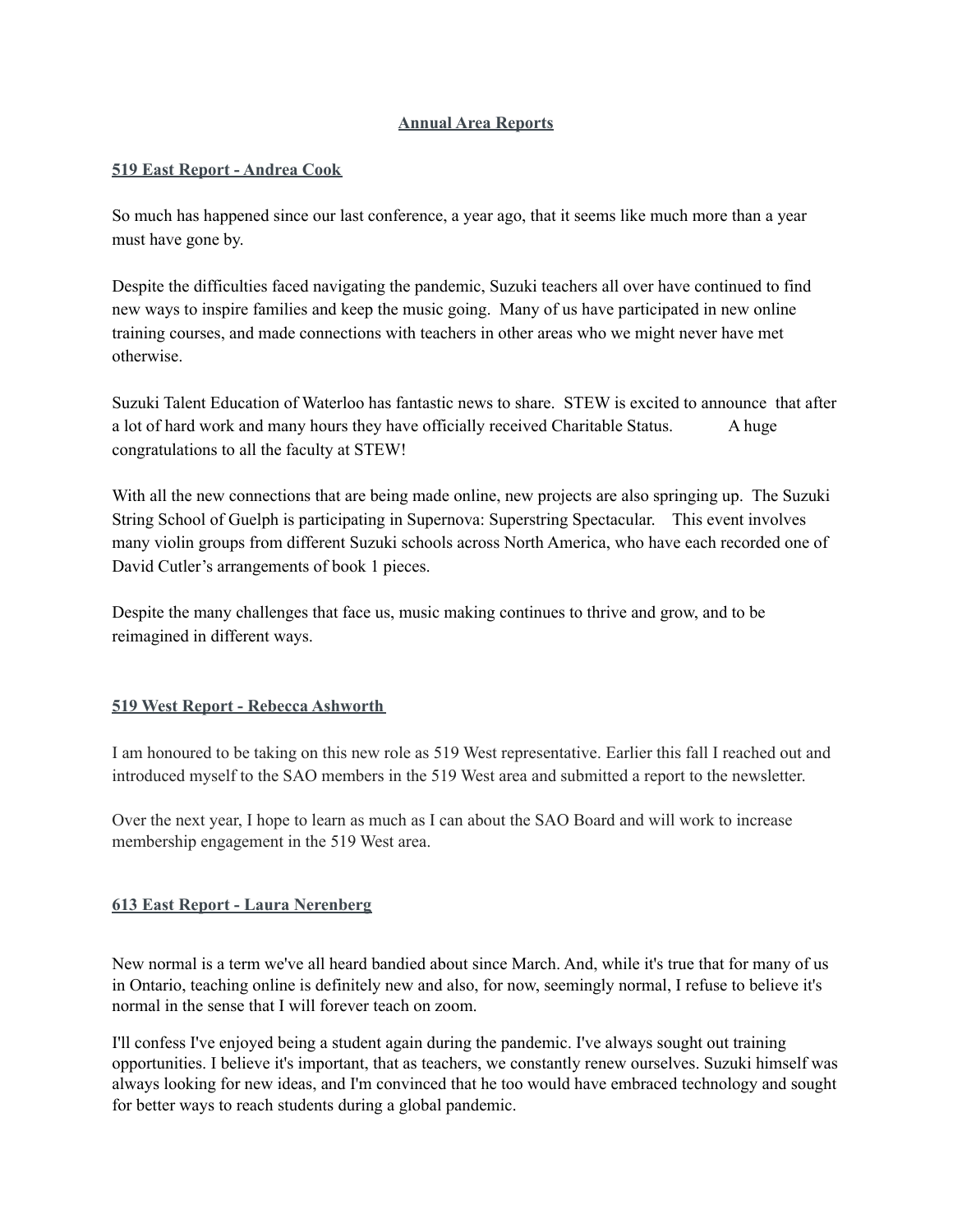While I cannot wait to hear my students in the same room once again, I will be keeping some of the new strategies I've adopted in an effort to keep students more motivated and connected to their violin studies in between lessons.

One strategy that has proven to be a huge boon to those students who have embraced it, is between-lesson-videos. In addition to regular assignments, I assign specific spots in pieces, or scales or review pieces with a specific focus, or even improvisations to be sent to me via an unlisted YouTube link. This has allowed me to get a better sense of a student's tone and rhythmic accuracy. And, if a student is working on previews, I can catch misunderstandings or small errors before they become ingrained. I've also asked for some videos shot from a specific angle that I cannot access during a normal lesson.

Another strategy I've employed is the use of Carey Beth Hockett's Music bingo games to reinforce music theory and reading skills in a fun environment. These games have been hugely popular with all my students and you can purchase them from Ms. Hockett directly by emailing her: [careybethhockett@yahoo.com](mailto:careybethhockett@yahoo.com)

Finally, in an effort to maintain the connection with each student, I sent them each a small care package just before Halloween. In addition to stickers, fingerboard tapes for the younger ones and pencils I hand-wrote a note for each child, addressed directly to them.

Because so much of the work we do is based on relationships, I want to make sure to keep nurturing my relationship with my students.

I'll be hosting zoom-recital in early December followed by a zoom-group/improvisation concert in mid-December. Celebrating their accomplishments has never been more important.

#### **905 North/705 Report - Susan Beth Barack**

It has been an honour serving as the 905 North/705 representative again this past year. Despite the challenges presented in "these unprecedented times," our music has kept us motivated. Our role as teachers in our students' lives was truly significant as a steady, loving presence even as we moved swiftly into a virtual environment.

Some of us had already been offering at least some online lessons, so it was not as huge a transition to move everything online. In the end, everyone banded together and exchanged ideas through FaceBook or a good old-fashioned phone call, and we are still going strong. In fact, Zoom groups have become a highlight for many of us! Despite the drawbacks we have found there are always benefits and we are all making the best of it.

I am especially proud that our members contributed to the amplification of prioritizing diversity, equity, and inclusion initiatives; perhaps one of the more positive outcomes of the often bleak tone this year took.

Thank you once again to the SAO for funding members' professional development to enhance our ability to best serve our organization as we continue Dr. Suzuki's legacy into the 21<sup>st</sup> century. Many of us enjoyed the opportunity to continue the tradition of summer courses, but this year online. The fact that